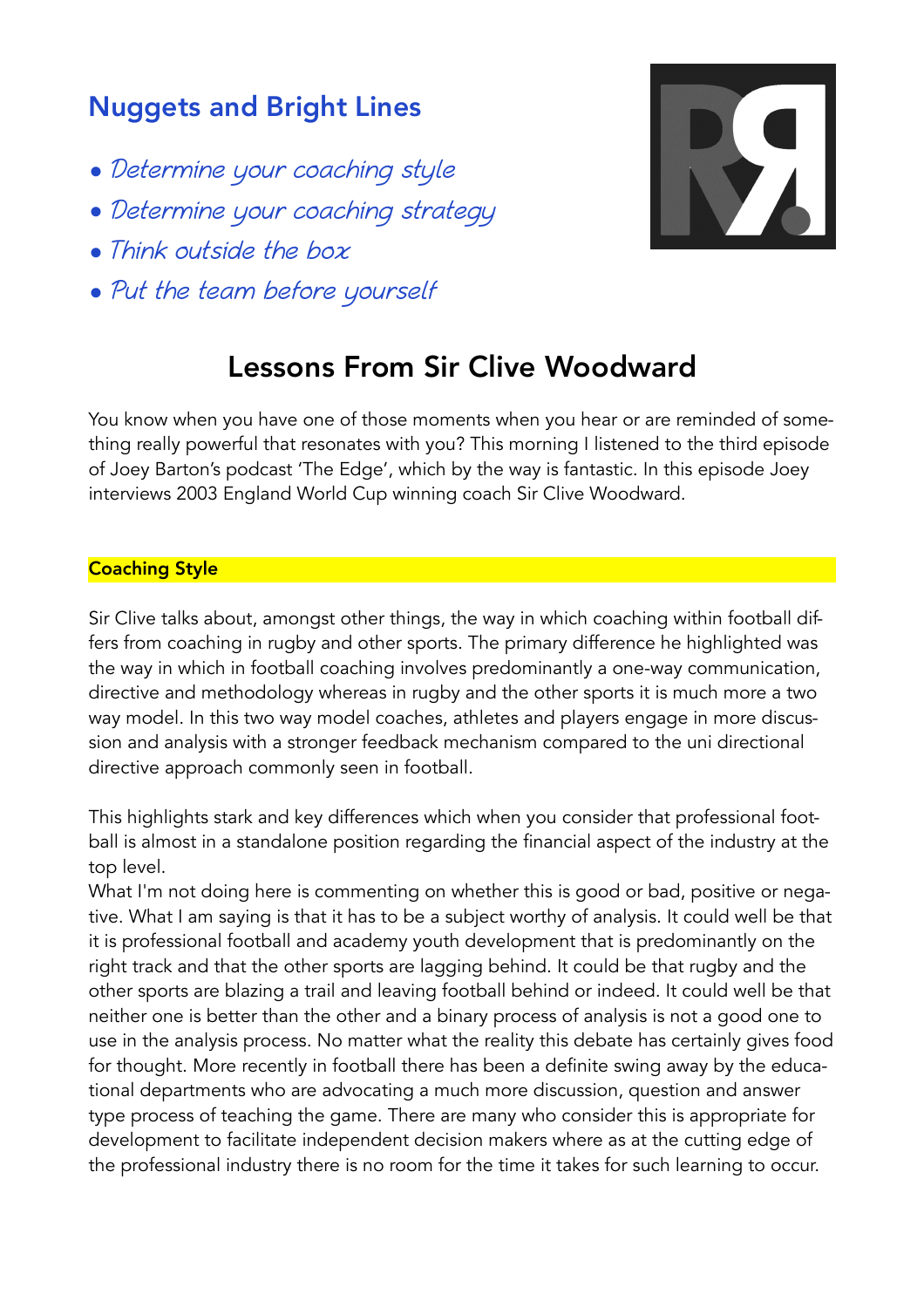The need for results is the dictating factor. This does not however answer the question as to why the highlighted difference between the two sports.

#### Coaching Strategy

Another big rock of information that I gleaned from listening to Sir Clive this morning has been his approach to enhancing performance by chunking down the game or sport into what he calls 'big headlines'. He talked about how he has broken skiing down into six major constituent parts and how when he was at Southampton he broke the game down from a coaching perspective into ten constituent parts. He then went on to say how he would then further break each of those constituent parts into finer detail and then come up with six or seven sub points. So in essence under the banner heading the sport you would have a number of headline areas broken down into a further set of finer detail coaching points. No one is saying that this is new and never been tried before. It is just another way of organising your thought processes around your coaching to give you a focus and a session strategy. In football at the professional end particularly the game schedule would be a significant determining factor in the coaching focus. The areas and sub areas noted above are an excellent basis for a syllabus formation for young players.

#### Thinking Outside The Box

So what else was there of note in Joey's interview with Sir Clive? The next bright light was the reference to the QC that he involved with international rugby. There was, he says, an illuminating and positive influence as a result of the presence of the respected professional, with a different perspective that added significant value to the journey. How many of us would benefit from such a situation? Is this something we should be looking to do more of? Do we shy away from allowing individuals from outside our arena the opportunity to add value because of our own inherent insecurity?

#### **Ego**

Finally see Clive talked eloquently about a number of people in his industry. He cited Eddie Jones the current England Rugby Coach, Jason Robinson, as well as another player who was very critical of him in his early days as England coach and who he later appointed as a coach at a club he was at. Sir Clive was very generous in his approbation of these characters when it would be very easy for him to be critical and certainly less approving. This certainly shows the mindset of the man and gives us a lesson on relationships, selfimage and the route to success. How many people would be capable to putting success before personal issue and preferences?